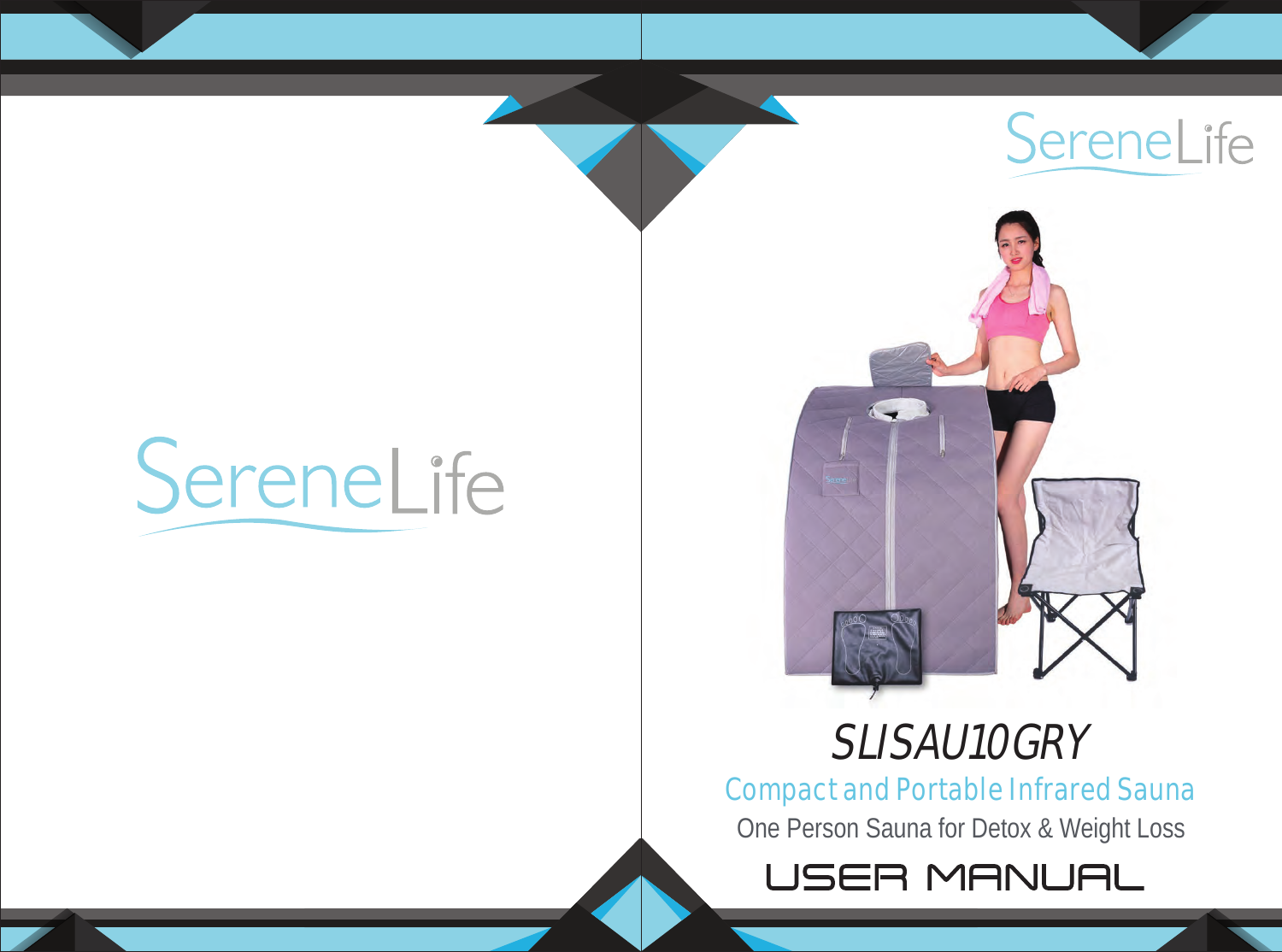#### **USAGE PRECAUTIONS**

- This sauna is not a medical equipment and is not intended for medical purposes.
- Check with your doctor before using this sauna when pregnant or if under medical care.
- Stop using the Sauna immediately if you feel discomfort, nausea, or sleepy.
- Do not plug in while folded for storage.
- Staying too long in the sauna can cause overheating.
- *It is highly recommended that you DO NOT use the sauna for over 30 minutes per day and DO NOT use it more than 3 times per week.*

 *NOT recommended for use by anyone under 18 years of age.*

#### **DO NOT use the Sauna under any of the following Health Conditions:**

- Any type of respiratory condition
- Anyone with a heart condition
- High or low blood pressure
- Pregnancy
- Any skin disease or disorders
- After or during drinking alcohol or alcoholic beverages
- Check with your doctor regarding the use of this product.

#### **WARNING: (Please read carefully before using sauna)**

- Unplug the power cord after each use.
- Do not use in or around water due to danger of electrical shock.
- Keep the electrical cord away from heat sources.
- Never operate the unit if the cord or plug has been damaged.
- Do not pull on the electrical cord.
- Any repair must be performed by manufacturer, its service agent or similarly qualifed person.
- Never use in wet or damp conditions!

**Hyperthermia** occurs when the internal temperature of the body reaches a level several degrees above the normal body temperature of 98.6°F (37°C). The symptoms of hyperthermia include an increase in the internal temperature of the body, dizziness, lethargy, drowsiness, and fainting.

#### The effects of hyperthermia include:

- Failure to perceive heat
- Failure to recognize the need to exit the room
- Unawareness of impending hazard
- Fetal damage in pregnant women
- Physical inability to exit the room
- Unconsciousness.

#### **BENEFITS**

#### **Vital Energy for Healthy Living**

The **Portable Infrared Sauna** device is ideal for busy people as it takes only fifteen minutes every day to obtain the same microcirculation benefits gained by jogging. The **Portable Infrared Sauna** cover is coated with a unique reflecting material. Energy is easily absorbed and internalized by the body. The produced wavelengths of FIR (**Far Infrared Ray**) energy are mainly 4-14 microns and are uniquely compatible with the human body and thus with the body's ability to conduct and absorb FIR energy. FIR energy is uniquely safe. Through the resonance and absorption by water molecules, protein, and organic molecules, the body is able to widely conduct FIR Energy which is then absorbed by our cells and internal organs.

#### **Improves Blood Circulation • Metabolism • Cellular Renewal**

The continuous supply of far infrared energy in the **Portable Infrared Sauna** can narrow the molecular angle and reduce the size of water molecules (clusters). Resonant absorption by the body's water molecules, protein, and organic molecules re-harmonizes them, which fully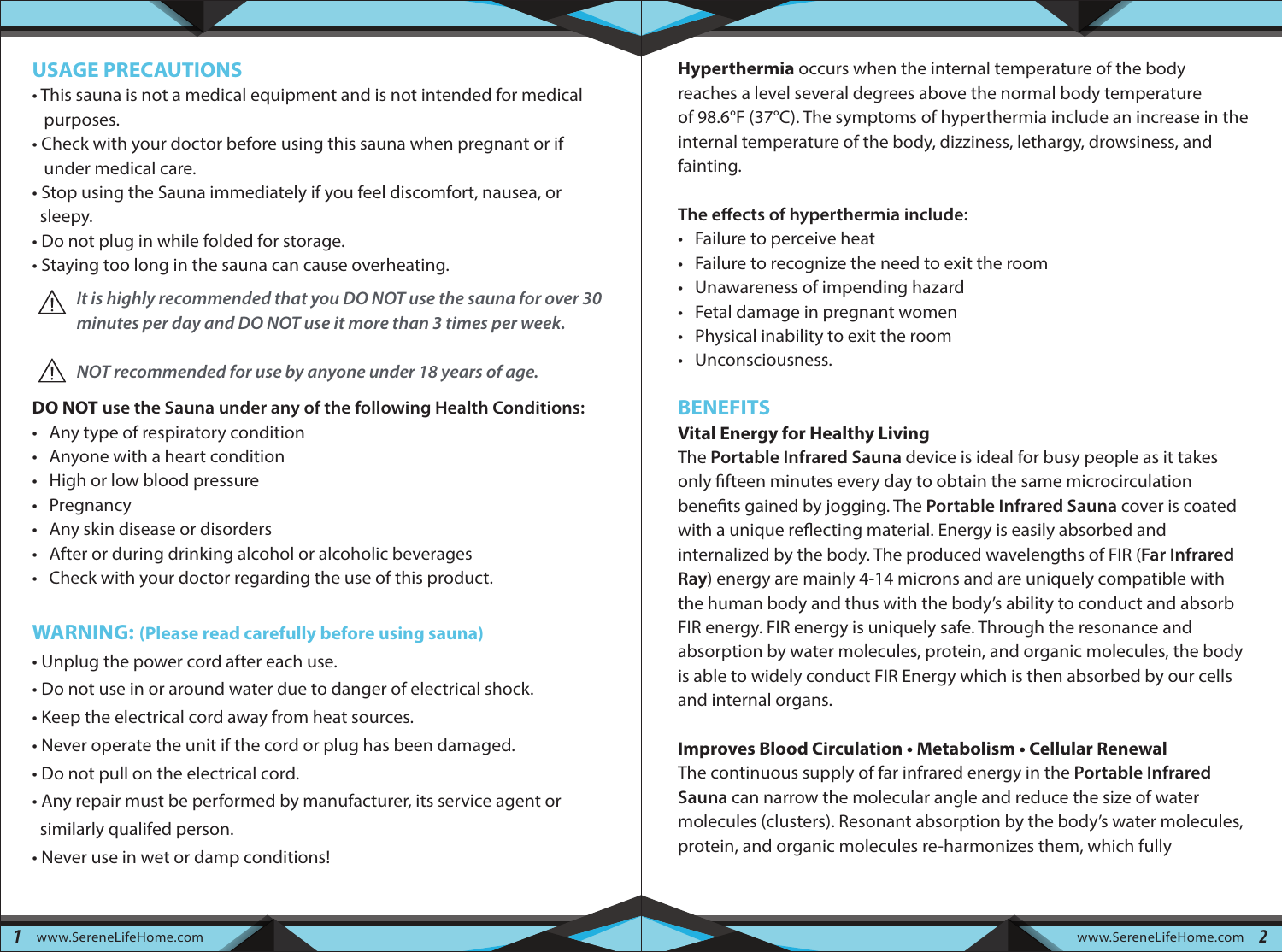energizes the body's internal molecules and helps dilate blood vessels. Given that blood vessels are now dilated and water molecules (clusters) in the body are also reduced to a healthier active size, blood circulation is much smoother. Once blood flow is smooth, it can flow throughout the blood capillaries of the whole body effectively and ensure a sufficient supply of nutrition.

**The Portable Infrared Sauna is useful in slowing down the aging process; helps users lose weight and healthy function of the skin. FIR absorption promotes elimination of body toxins and helps eliminate chronic illnesses.**

#### **Anti-aging**

- **Portable Infrared Sauna** healthily assists the molecules in our body to vibrate more vigorously. This increases blood circulation, so cells can more naturally absorb nutrition and oxygen and more easily eliminate toxins. In Japan during times of war, after each battle, warriors recuperated in hot spring baths, in order to help wounds heal faster and better. This is timetested and powerful evidence that FIR Energy helps reactivate healthy cellular function.
- Sauna allows blood vessels to dilate and opens skin pores. This helps to relax the body and pacify the mind.
- The dilation of blood vessels helps in improving blood circulation and promotes elimination of toxins. Cells can also better receive and absorb nutrition; muscles and the skin regain their elasticity. Wrinkles are prevented and the skin becomes more lustrous.
- **Portable Infrared Sauna** also improves capillary circulation, and removes excess toxins from the body thereby reducing the burden on the kidneys, helping to prevent kidney failure.

#### **Beauty**

**Portable Infrared Sauna** is excellent for increasing blood circulation to the skin, which is essential for beautiful, youthful, glowing skin.

The Sauna supports cellulite elimination, as profuse sweating and cellular activation together clear away this unwanted form of debris from the body. Due to a deeper heat penetration into cellulite, combined with more effective heating in these tissues, **Portable Infrared Sauna** is significantly more effective than conventional saunas.

#### **Slimming and overall improved appearance**

Gravitational force and water retention in the body cause muscle mass and organs to become slack and the skin to lose its elasticity. This causes poor blood circulation and excessive fat accumulation, especially the swelling around the waist, belly and eyelids. **Portable Infrared Sauna** can help to discharge excessive water in the body and is a very healthful tool for maintaining firmness and body shape.

#### **Outstanding Caloric Consumption and Weight Control**

In Guyton's Textbook of Medical Physiology, we find that producing one gram of sweat requires 0.568 kcal. The Journal of the American Medical Association (JAMA) states, "A moderately conditioned person can easily sweat off 500 grams in a sauna, consuming nearly 300kcal, which is equivalent to running 2~3 miles. While the weight of the loss can be regained by drinking water, the calories consumed will not be." **Portable Infrared Sauna** helps generate two or three times the sweat produced in a conventional sauna, so the implications for increased caloric consumption are quite impressive. The **Portable Infrared Sauna** can thus play a pivotal role in both weight control and cardiovascular conditioning. This can be very valuable for those who don't exercise enough and for those who can't exercise yet want an effective weight control and fitness maintenance program which provides the caloric burn, detoxification, metabolic improvement, and especially the energetic body fluid activation benefits of regular exercise.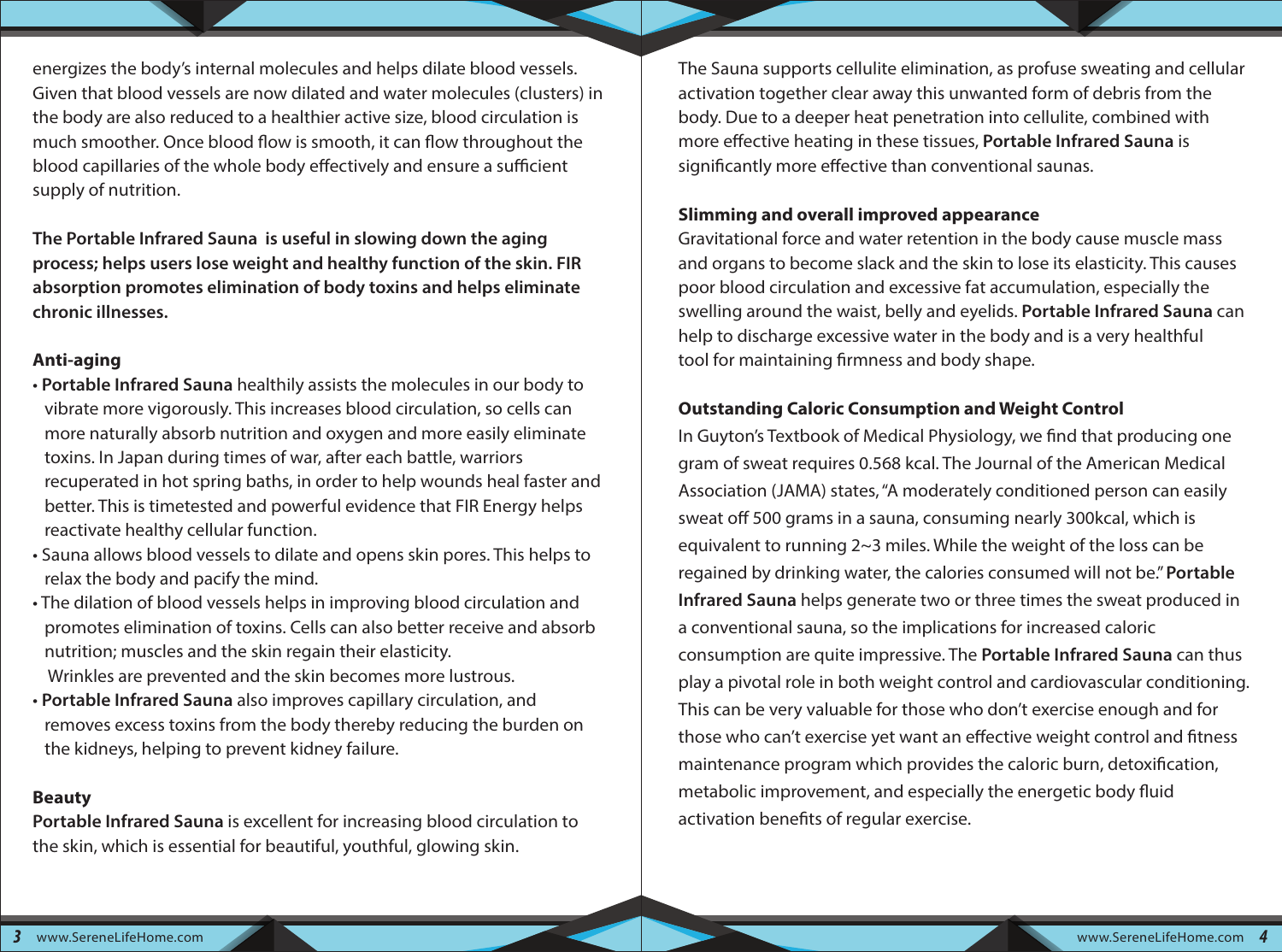#### **FUNCTIONS**

- When Sauna box heats up to 140°F (60°C), FIR materials emits, 95% of its energy.
- It takes 5 minutes to reach 140°F (60°C) constant temperature.
- Low cost to operate.
- Depending on individual , the volume of perspiration can be 500 cc. with 10 minutes use.
- Only a minute to set up or to close down. No mess to clean up. Just wipe with a damp cloth.

# **FEATURES:**

- Easy Access Sit-in Sauna Design
- Compact Size Perfect for At-Home Use
- Detoxifying and Soothing Body Therapy
- Includes a Foldable Chair for Comfortable Seating
- Energy & Power Efficient Design for Low-Cost Heating Sauna
- Convenient Hand Access Zippers for Book/Magazine Reading
- Wired Controller for Timer & Auto Heat Setting
- Also Includes Foot Pad Heating Mat
- Used for Personal Health Care, Detox, Stress & Fatigue Reduction

# **WHAT'S IN THE BOX:**

- Sauna Box (requires assembly)
- Folding Chair
- Foam Floor Cushion

# **TECHNICAL SPECS:**

- Heating Element Power Output: 1050 Watt
- Reaches Maximum Temperature of 140 Degrees Fahrenheit
- Time Setting: Up to 60 Minutes
- Power: 120V
- Assembled Tent Dimensions (L x W x H): 27.6'' x 31.5'' x 37.8''

# **PARTS LIST**:



- **A-** Electronic control box
- **B-** Top hole close cover
- **C-** Zipper for neck
- **D-** Zipper for walk-in & out
- **E-** Zipper for extending hands
- **F-** Hand-held controller (Heating & Timer)
- **G-** Side-walls & 2 back-wall covered with super conductive heating element + FIR material.
- **H-** Foot with super conductive heating element + FIR material.
- **I** Folding chair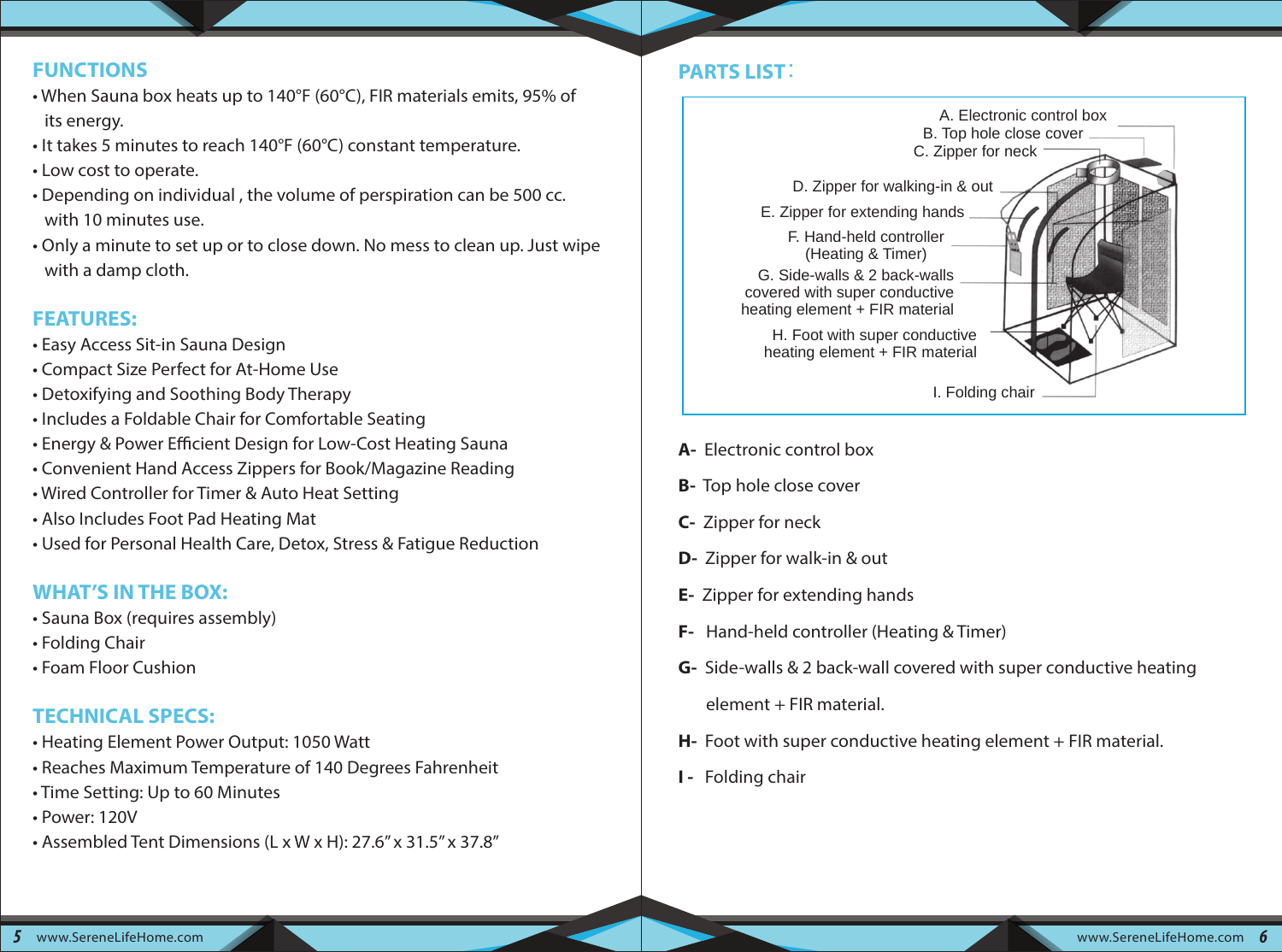#### **HOW TO ASSEMBLE**

**Keep away from sharp objects that may damage the unit when handling the set up or closing down the sauna equipment.**

- 1. Unfold both side-walls off the FIR Sauna box to let it stand upright.
- 2. Close the zipper from the bottom of the back-wall to the front end. Place the foam floor cushion.
- 3. Place the wired foot pad, with its footprint facing upward on the foam floor cushion. The bottom and top cross bars can now be inserted to the connectors on the opposite side of the opening. These are used to support the shape of the sauna, and when entering/exiting you just simply remove the top bar and then place it back after entering/exiting
- 4. Put the folding chair on the rear part of the cushion so that the wired foot pad is directly in front of the chair where your feet will naturally go. The unit is ready for use.





#### **INSTALLATION PROCEDURES**

1. To open the Sauna Box, put the PE-foam on the bottom and lay the folding chair in the housing. Build the Sauna Box inside the wall to keep it standing.